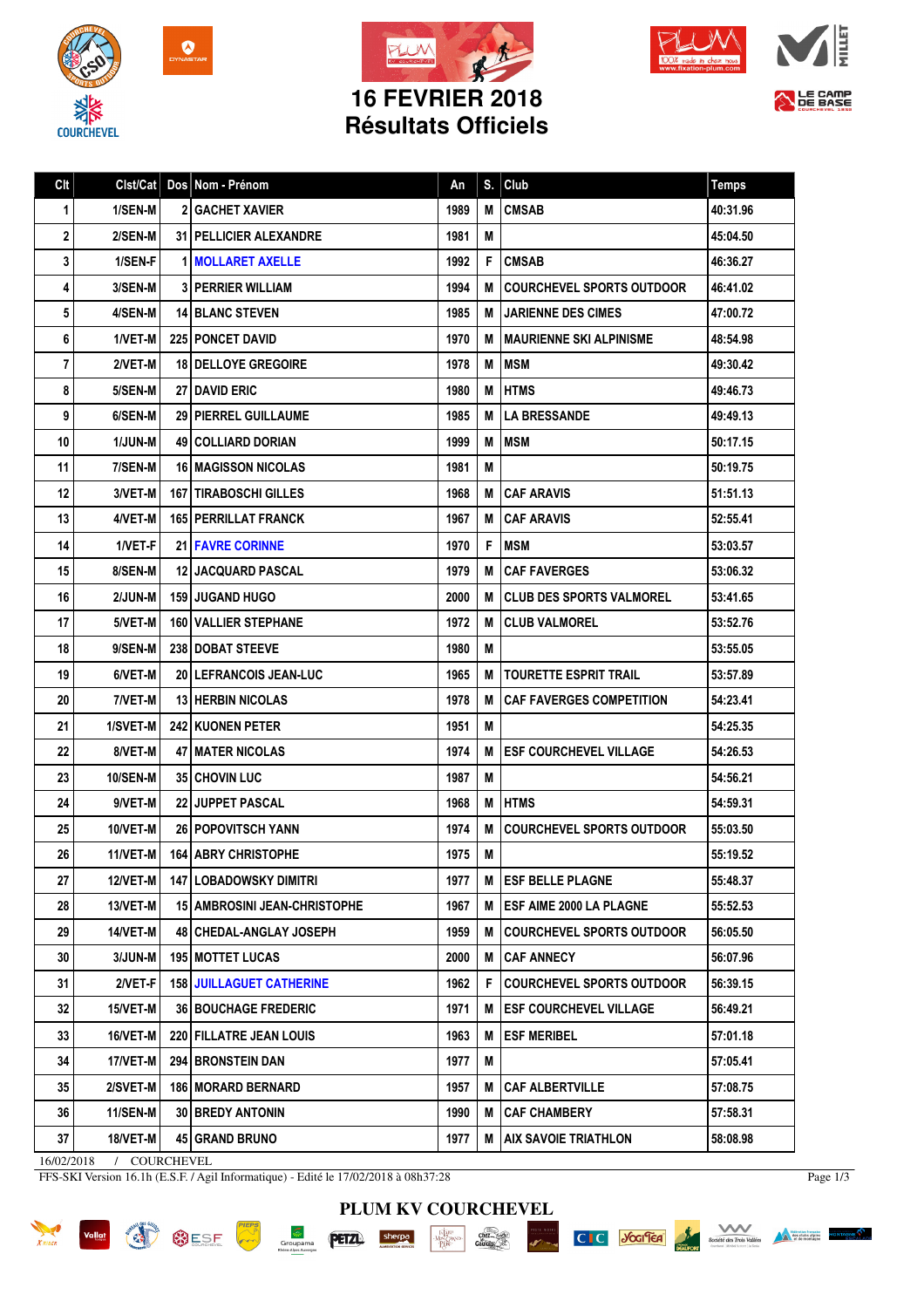| Clt | Clst/Cat        | Dos Nom - Prénom                 | An   | S. | Club                             | <b>Temps</b> |
|-----|-----------------|----------------------------------|------|----|----------------------------------|--------------|
| 38  | 19/VET-M        | <b>145 ARNAUD MAXENCE</b>        | 1977 | М  |                                  | 58:16.92     |
| 39  | 20/VET-M        | <b>28 BOISTE SEBASTIEN</b>       | 1975 | M  | <b>MSM</b>                       | 58:24.18     |
| 40  | 3/VET-F         | <b>179 IDUC STEPHANIE</b>        | 1975 | F  | <b>CLUB VEO 2000</b>             | 58:44.49     |
| 41  | 21/VET-M        | <b>176 CONTAT LAURENT</b>        | 1966 | M  | <b>CAF ARAVIS</b>                | 59:06.69     |
| 42  | <b>22/VET-M</b> | <b>172 CHEPEAUX YANN</b>         | 1973 | M  | <b>UC CRAN GEVRIER</b>           | 59:14.50     |
| 43  | 23/VET-M        | <b>254 SANNA PIERRE ETIENNE</b>  | 1977 | M  | <b>CAMP DE BASE COURCHEVEL</b>   | 1h00:00.20   |
| 44  | 1/CAD-M         | <b>184 DUCOURET BAZIL</b>        | 2002 | М  | MSM                              | 1h00:14.58   |
| 45  | 2/CAD-M         | 180 MATER HUGO                   | 2002 | M  |                                  | 1h00:30.93   |
| 46  | 4/VET-F         | 223 POMMAT STEPHANIE             | 1976 | F  | <b>MSM</b>                       | 1h00:42.63   |
| 47  | 24/VET-M        | <b>206 CATEAU CHRISTIAN</b>      | 1970 | М  | S <sub>3V</sub>                  | 1h00:52.53   |
| 48  | 5/VET-F         | <b>151 LATHURAZ VERONIQUE</b>    | 1968 | F  |                                  | 1h01:25.48   |
| 49  | 1/ESP-M         | <b>33 DUMAS BAPTISTE</b>         | 1995 | M  |                                  | 1h01:57.33   |
| 50  | 25/VET-M        | <b>146 BERMOND DANIEL</b>        | 1978 | M  |                                  | 1h02:43.15   |
| 51  | 26/VET-M        | <b>171 PELERIN BENOIT</b>        | 1973 | M  |                                  | 1h02:47.04   |
| 52  | <b>12/SEN-M</b> | <b>19 I DESCHAMPS LOIC</b>       | 1990 | M  | <b>CAF FAVERGES COMPETITION</b>  | 1h03:04.16   |
| 53  | 27/VET-M        | <b>183   PINET FREDERIC</b>      | 1977 | M  |                                  | 1h03:17.00   |
| 54  | <b>28/VET-M</b> | 270 SARREAU PHILIPPE             | 1966 | M  |                                  | 1h03:40.24   |
| 55  | 13/SEN-M        | <b>231 BUGNARD AUDRIC</b>        | 1988 | M  |                                  | 1h04:28.85   |
| 56  | 14/SEN-M        | <b>187 JOYEAU GILLES</b>         | 1983 | M  |                                  | 1h04:41.57   |
| 57  | <b>29/VET-M</b> | 203 PETIT JEAN ROBERT            | 1959 | M  | <b>COURCHEVEL SPORTS OUTDOOR</b> | 1h04:50.60   |
| 58  | 30/VET-M        | <b>149 ROCCA-SERRA MAXIME</b>    | 1977 | M  |                                  | 1h04:51.03   |
| 59  | 31/VET-M        | 154 BRASSET PASCAL               | 1966 | M  | <b>CAF FAVERGES</b>              | 1h05:13.23   |
| 60  | 32/VET-M        | 230 IMERRANT JEAN YVES           | 1961 | M  | <b>CAF PAYS DE GEX</b>           | 1h05:21.73   |
| 61  | 2/SEN-F         | 208 BORG ERIKA                   | 1982 | F  | <b>TEAM JALLET AUTO</b>          | 1h05:50.61   |
| 62  | 15/SEN-M        | <b>232 SERRA FLORENT</b>         | 1991 | M  | <b>CAF MOUTIERS</b>              | 1h06:13.46   |
| 63  | 3/SEN-F         | <b>156 MOREAU CLEMENTINE</b>     | 1990 | F  |                                  | 1h06:39.72   |
| 64  | 16/SEN-M        | 153 HIBON JORDAN                 | 1992 | Μ  |                                  | 1h06:47.85   |
| 65  | 33/VET-M        | 229   CUYALA JEAN MATHIEU        | 1967 | M  |                                  | 1h07:42.00   |
| 66  | 17/SEN-M        | 293   MASCLET PIERRE             | 1979 | M  |                                  | 1h09:49.41   |
| 67  | <b>18/SEN-M</b> | 210 ANDRE ARTHUR                 | 1990 | M  |                                  | 1h10:01.27   |
| 68  | 34/VET-M        | <b>189   DE THIERSANT PASCAL</b> | 1962 | M  | <b>COURCHEVEL SPORTS OUTDOOR</b> | 1h10:49.79   |
| 69  | 19/SEN-M        | <b>292 LARDEAU PIERRE</b>        | 1989 | M  | <b>COURCHEVEL SPORTS OUTDOOR</b> | 1h12:15.80   |
| 70  | 4/SEN-F         | 235 GARCIN ALICE                 | 1990 | F  |                                  | 1h12:21.16   |
| 71  | 35/VET-M        | <b>246 MOTTIER PHILIPPE</b>      | 1973 | M  |                                  | 1h13:16.69   |
| 72  | 36/VET-M        | 256 SULLICE JEAN MARC            | 1964 | M  |                                  | 1h13:48.05   |
| 73  | 1/SVET-F        | 275 GACHET MAUROZ PASCALE        | 1958 | F  | <b>ESF COURCHEVEL VILLAGE</b>    | 1h15:48.58   |
| 74  | 5/SEN-F         | <b>222 RENARD LAETITIA</b>       | 1985 | F  |                                  | 1h17:37.17   |
| 75  | 3/CAD-M         | <b>201 JUGAND KILLIAN</b>        | 2003 | M  |                                  | 1h19:08.93   |
| 76  | 2/SVET-F        | 264 MONGELLAZ MICHELE            | 1956 | F  |                                  | 1h19:11.52   |
| 77  | 6/SEN-F         | 249 COSTA ANAIS                  | 1993 | F  |                                  | 1h23:35.76   |
| 78  | <b>20/SEN-M</b> | <b>221   ANDRE FLORIAN</b>       | 1988 | Μ  | <b>CAF MOUTIERS</b>              | 1h23:35.79   |
| 79  | 21/SEN-M        | 250 MAY BERTRAND                 | 1981 | M  | <b>IMAURIENNE SKI ALPINISME</b>  | 1h25:45.79   |

16/02/2018 / COURCHEVEL

FFS-SKI Version 16.1h (E.S.F. / Agil Informatique) - Edité le 17/02/2018 à 08h37:29